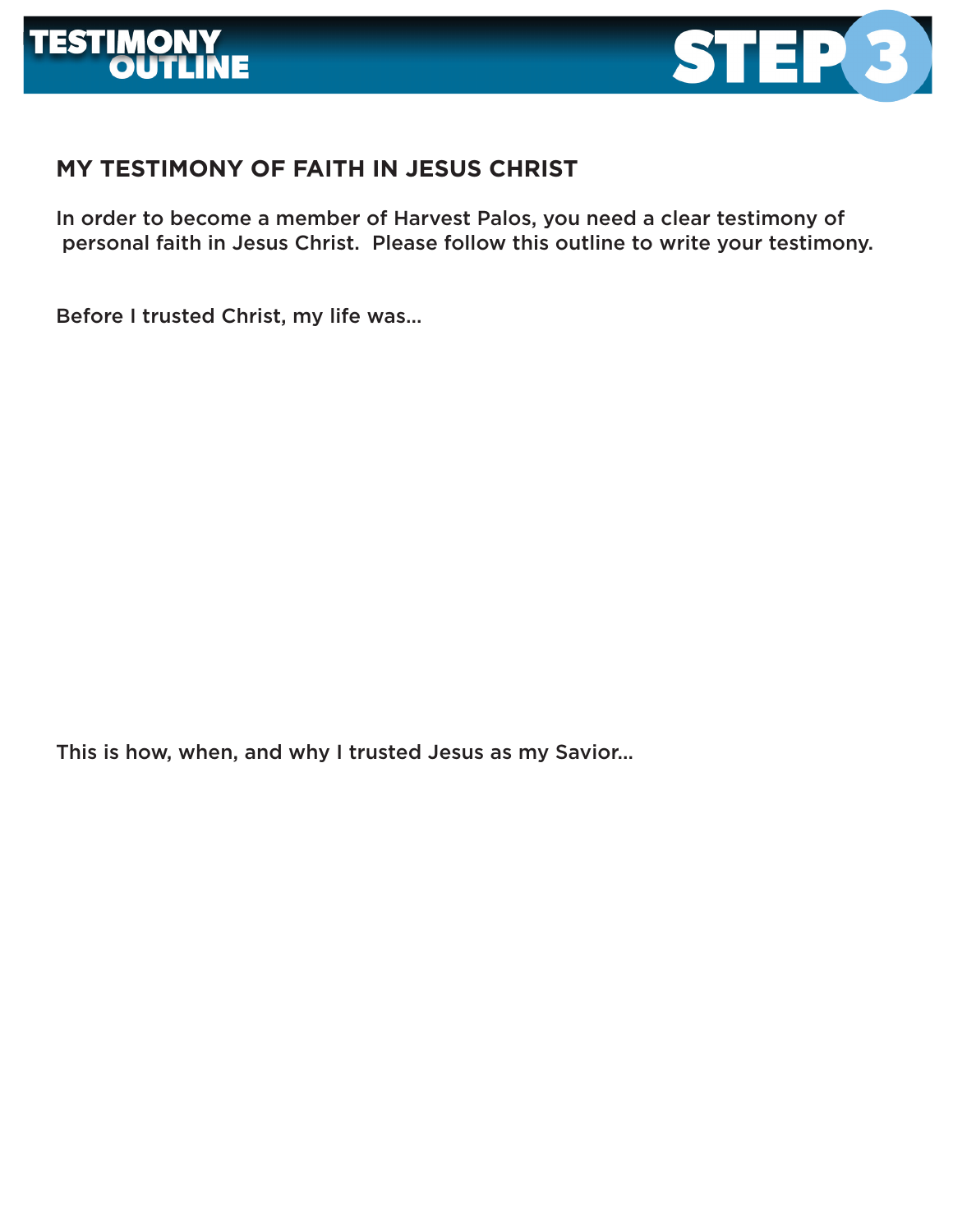Here are one or two ways Christ has changed my life…

"Just as you have received Him, so walk in Him, rooted and built up and strengthened in the faith." Colossians 2:6-7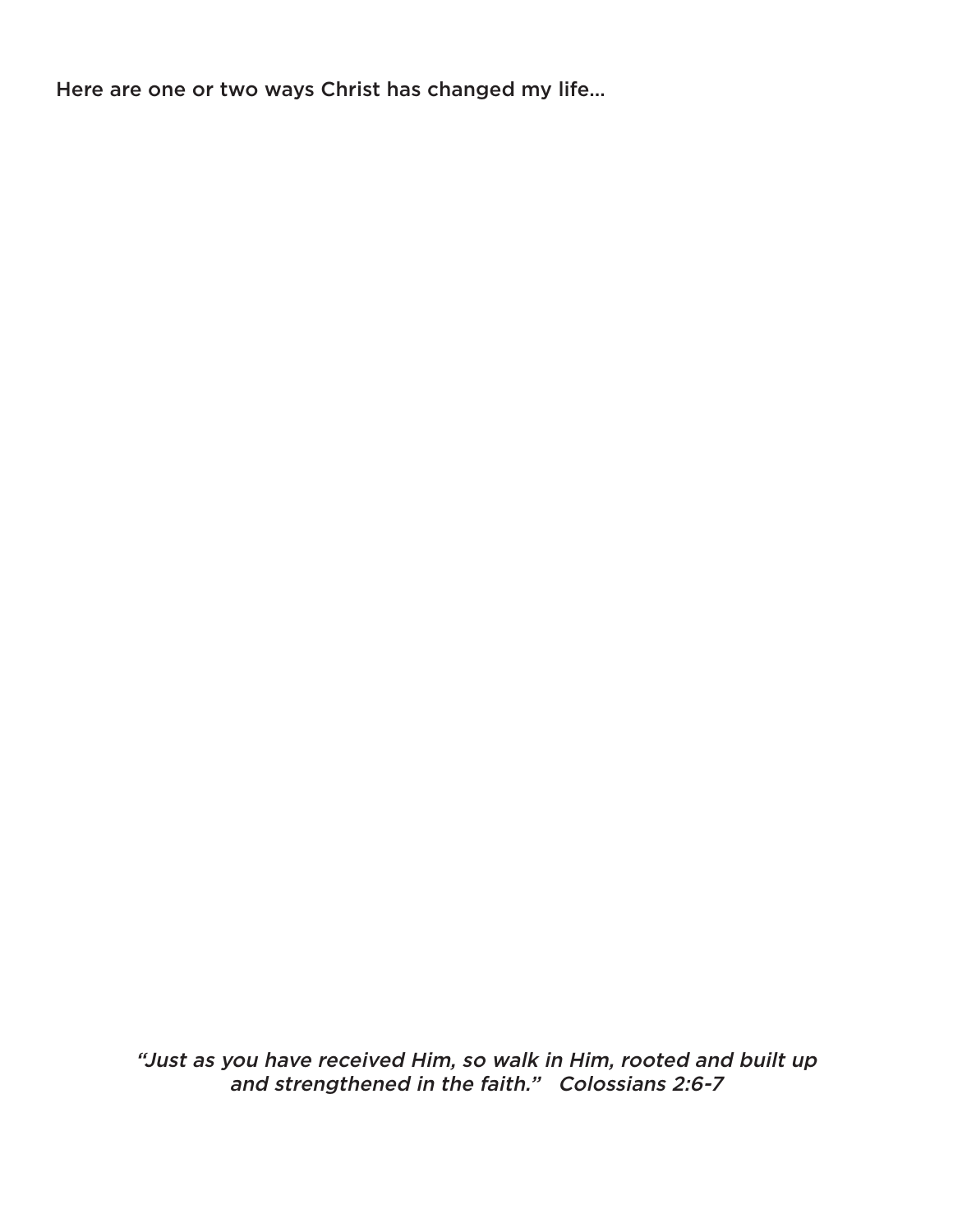



## **INFORMATION**

| Date:____________ |                      |
|-------------------|----------------------|
|                   |                      |
|                   |                      |
|                   |                      |
|                   | Zip: _______________ |
|                   |                      |
|                   |                      |
|                   |                      |
|                   |                      |
|                   |                      |

## **BACKGROUND INFORMATION**

How long have you been attending Harvest Palos? \_\_\_\_\_\_\_\_\_\_\_\_\_\_\_\_\_

Are you able to make most Sundays? How has attending Harvest Palos impacted your life?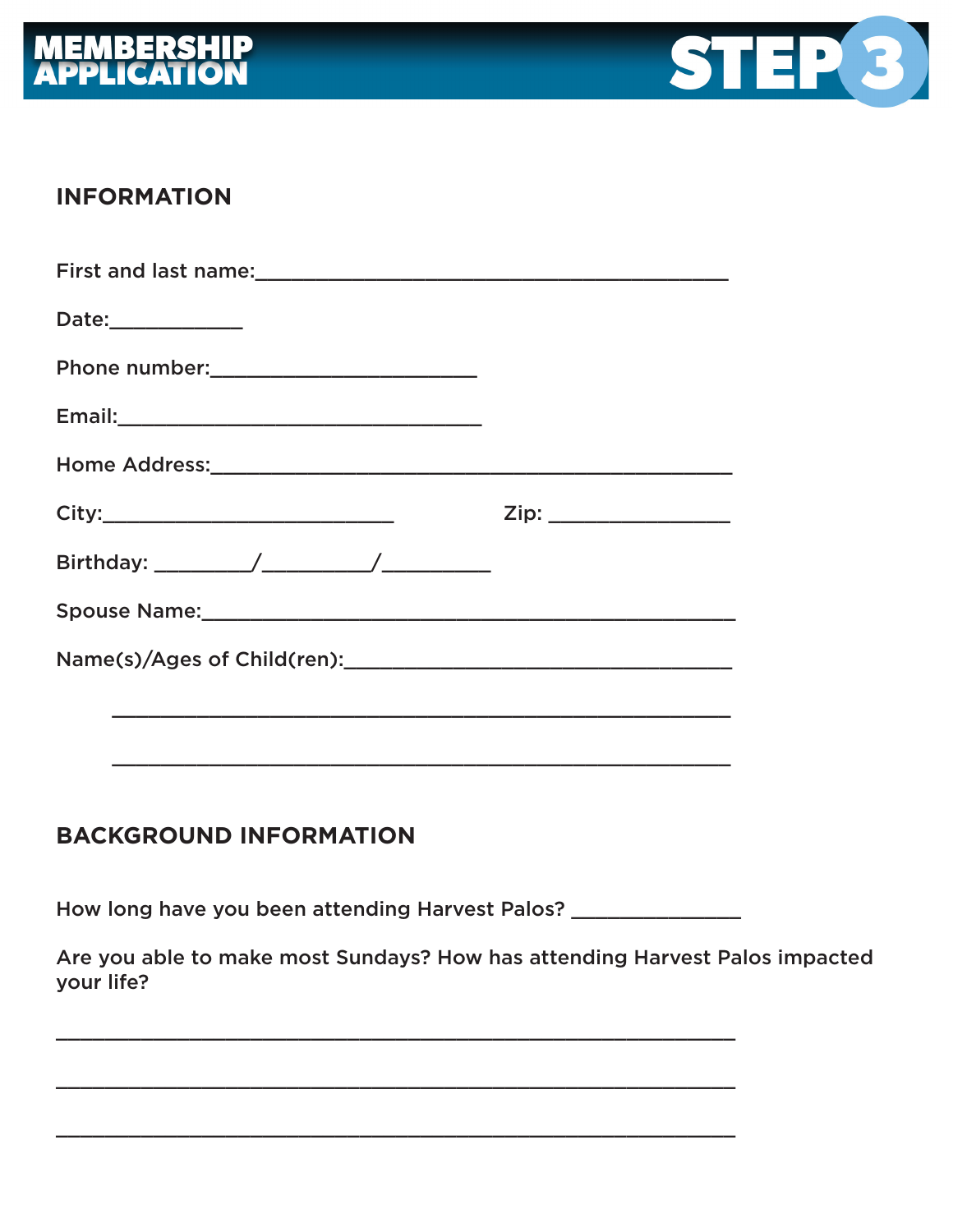| Why would you like to become a member of HBCP? |  |  |  |  |
|------------------------------------------------|--|--|--|--|
|------------------------------------------------|--|--|--|--|

| <b>PREVIOUS CHURCH MEMBERSHIP</b>                                  |
|--------------------------------------------------------------------|
| I have an unresolved conflict at my previous church. YES / NO      |
| If yes, briefly explain.                                           |
|                                                                    |
|                                                                    |
|                                                                    |
|                                                                    |
| <b>BAPTISM</b>                                                     |
| I have accepted Christ as my Savior. Yes / No                      |
| I have been baptized after becoming a follower of Christ. Yes / No |
|                                                                    |
| (Please list when/where you were baptized.)                        |
|                                                                    |
|                                                                    |
|                                                                    |
| STEP 1 & STEP 2                                                    |
| I have completed STEP 1. Yes / No                                  |
| I have completed both parts of STEP 2. Yes / No                    |